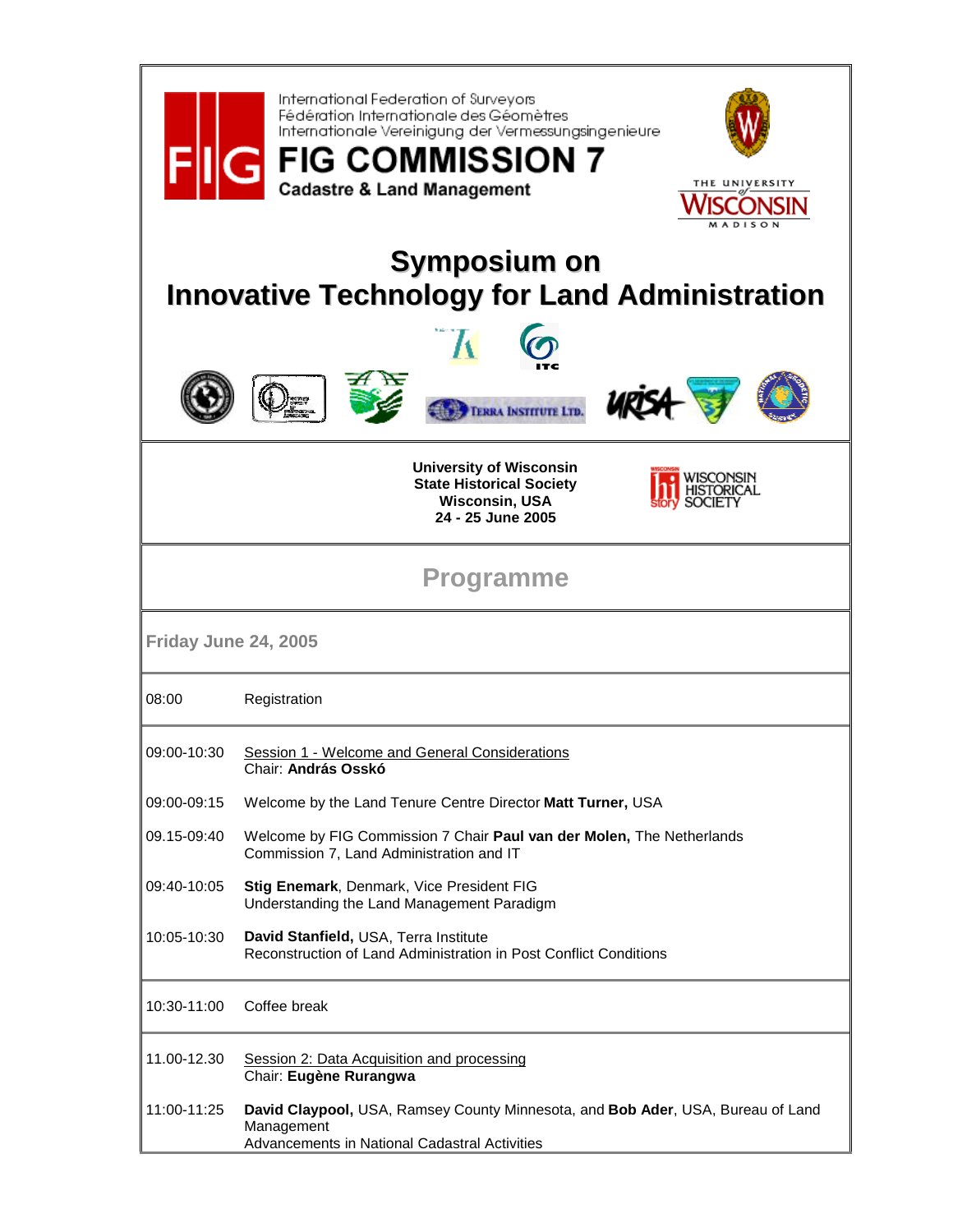| 11:25-11:50            | Jerry Bartels, USA, Seiler Instrument<br>GPS Processing within the Geodatabase                                                                                 |
|------------------------|----------------------------------------------------------------------------------------------------------------------------------------------------------------|
|                        | 11:50-12:15 Bo Gustafson, USA, DataGrid Inc.<br>Strategies and Technologies for Integrated Land Administration and Management of<br><b>National Resources</b>  |
| 12:15-12:30            | Forumdiscussion                                                                                                                                                |
| 12:30-13:30            | Lunch Break at the Union                                                                                                                                       |
| 13:30-15:00            | Session 3: Data Application<br><b>Chair: Stig Enemark</b>                                                                                                      |
| 13:30-13:55            | Larry Money, USA, Bureau of Land Management<br>The National Integrated Land System                                                                             |
| 13:55-14:20            | Peter Rabley, USA, International Land Systems<br>Using ICT to drive Business Process Change within Land Registry Offices                                       |
| 14:20-14:45            | John Hacker, USA, Bentley Geospatial Solutions<br><b>Technology for Cadastral Applications</b>                                                                 |
| 14:45-15:00            | Forumdiscussion                                                                                                                                                |
| 15:00-15:30            | <b>Tea Break</b>                                                                                                                                               |
| 15:30-17:30            | Session 4: Data<br>Chair: Karim Owolabi                                                                                                                        |
| 15:30-15:55            | Sam Bacharach, USA, (presented by Lance McKee, USA), Open Geospatial Consortium<br>Standards Enhance the Data                                                  |
| 15:55-16:20            | Alan Stevens, USA, Federal Geographic Data Committee<br>Global Spatial Data Infrastructure (GSDI): Encouraging SDI Development Internationally                 |
| 16:20-16:45            | <b>Christiaan Lemmen, The Netherlands, Cadastre, Land Registry and Mapping Agency</b><br>Developments in the Standardsation of the Core Cadastral Domain Model |
| 16:45-17:05            | Erasmo Padilla, Honduras, Land Administration Programm<br>New times, new ways of doing things in Honduras                                                      |
| 17:05-17:30            | Forumdiscussion                                                                                                                                                |
| 18:00                  | Dinner at the Union                                                                                                                                            |
| Saturday June 25, 2005 |                                                                                                                                                                |
| 09.00:10:30            | Session 5: Business<br>Chair: Johanes P. Tamtomo                                                                                                               |
| 09:00:09:25            | Xavier Lopez, USA, Oracle<br>Use of Oracle Spatial 10g for Land Management                                                                                     |
| 09:25-09:50            | Pierre le Roux, USA, Intergraph                                                                                                                                |